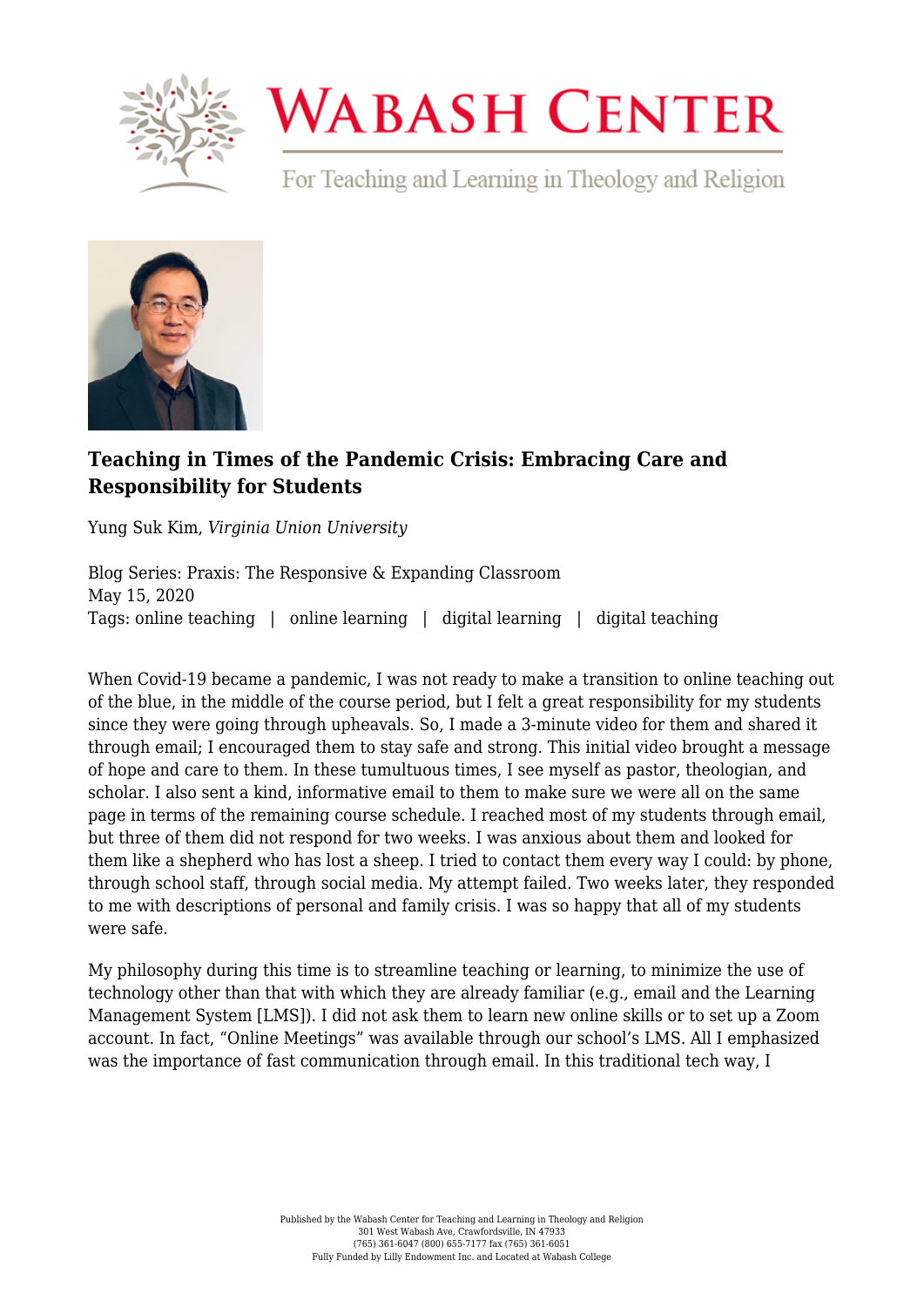maintained close contact with them and understood their individual situations.

With this teaching philosophy in mind, I prepared a weekly PPT with audio narrations (like lecturing in person, unlike just reading the text) and uploaded it to our LMS, along with the new course schedule and detailed instructions. Then, the students were asked to review my PPT several times and submit a response paper to the weekly question via email. They followed my instructions very well, but some of them were struggling, so I proposed weekly online tutoring times during which I could speak with some of them online "face-to-face." One time I had 10 students in our virtual room and talked with them about various topics they brought up. It was a good, humbling, and eye-opening experience. We felt our close community in this together.

I learned how to make a podcast with a smartphone application and created podcasts for my students. I ended up making a total of 13 podcasts, each an average of 6-7 minutes. They were like songs with critical information for the week. Each podcast had its style or color with background music. My students loved them.

It's an irony that this unusual environment allowed me to obtain the necessary online teaching skills which I have wanted for a long time. While virtual teaching won't replace face-to-face meetings, in the future we may serve some "special" students who cannot make class every time. I think we may need to use hybrid courses often to maximize the student learning experience.

Now I am sitting at the chair at my home and thinking about my students who are going through this pandemic. I had the joy of reading their journals of "Reading and Learning," which is part of the required assignments. They took journaling seriously and wrote it in creative ways. Below are some excerpts:

I really have to say Dr. Kim; I like the way you have really made this transition WORK! You have kept us intact with emails, weekly videos, and now the podcasts. This has been a very smooth transition; you have answered a lot of our questions and concerns on your podcasts and you have been willing to pour out to us all that you have learned over your career. I love the part where you say 'Hello, this is Dr. Kim speaking to the World!'

I am so thankful for the power points because you say more than you write on the slides. I can re-listen and that's one of the luxuries we do not get in person. In coming to class, we hear it once, and then it's off to the next thing. However, with the podcasts and blogs, it's more personal and within reach. The past two weeks your voice has become a household voice, and I do not use any headphones so when I am listening to audio.

Bless you, Dr. Kim, I just wanted to give you a quick "shout out", since we have been schooling online. I call it a pleasure to get up in the mornings and get my cup of coffee and listen to your podcasts or re-listen to your PowerPoint with audio!